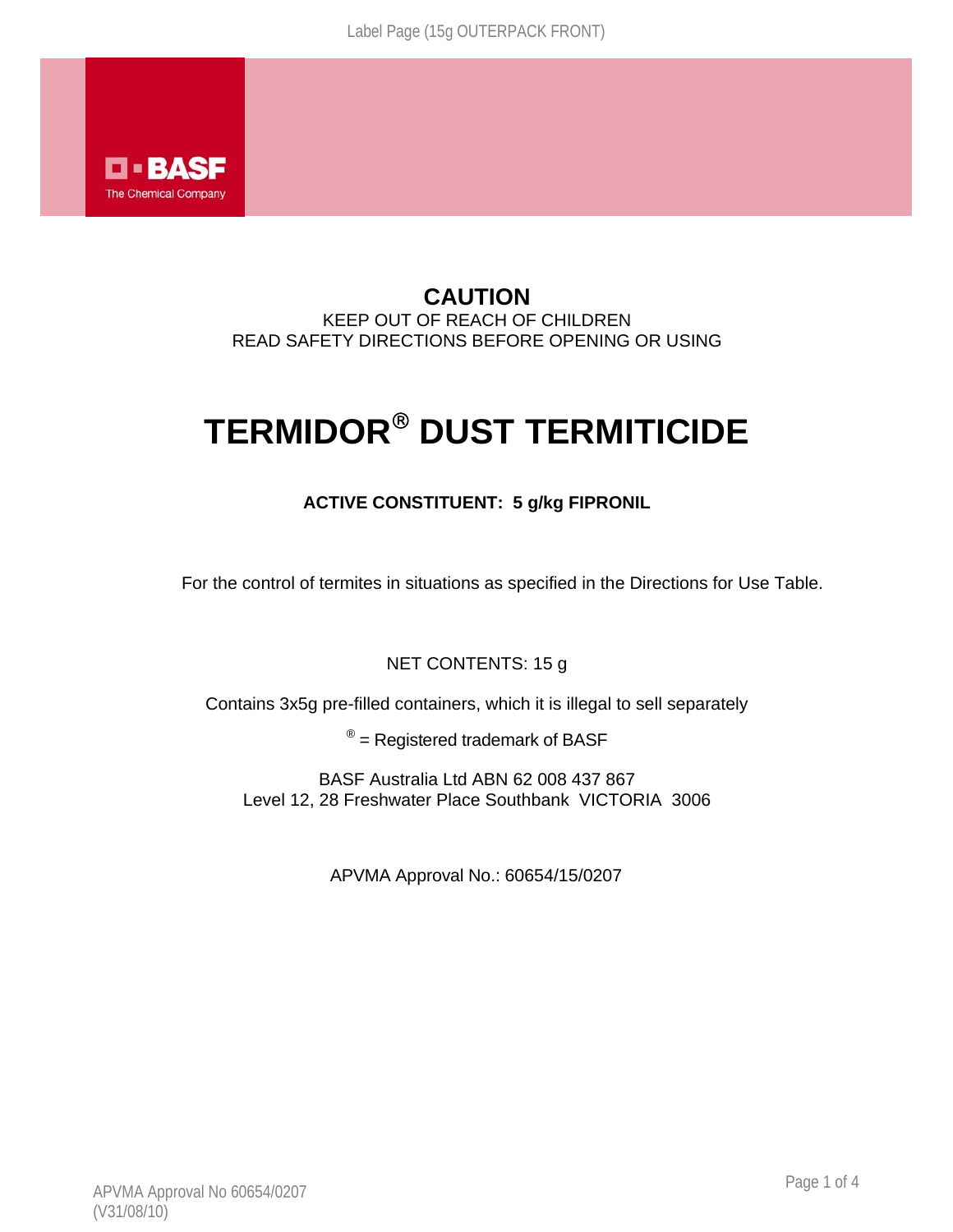

## **DIRECTIONS FOR USE: All States except Tasmania**

| <b>SITUATION</b>                                                                                                                  | <b>PEST</b>                                                                                                                            | <b>RATE</b>                                    | <b>CRITICAL COMMENTS</b>                                                                                                                                                                                                                                                                                                                                                                                                                                                                                                                                                                                                                                                                                                                                                                                                                                                                                                                                                                 |
|-----------------------------------------------------------------------------------------------------------------------------------|----------------------------------------------------------------------------------------------------------------------------------------|------------------------------------------------|------------------------------------------------------------------------------------------------------------------------------------------------------------------------------------------------------------------------------------------------------------------------------------------------------------------------------------------------------------------------------------------------------------------------------------------------------------------------------------------------------------------------------------------------------------------------------------------------------------------------------------------------------------------------------------------------------------------------------------------------------------------------------------------------------------------------------------------------------------------------------------------------------------------------------------------------------------------------------------------|
| Termite nests<br>in trees,<br>stumps, posts,<br>power poles,<br>timber bridges<br>and wharves,<br>mounds and<br>wall cavities.    | Subterranean<br>termites including<br>Coptotermes spp.,<br><b>Schedorhinotermes</b><br>spp.,<br>Nasutitermes spp.,<br>Mastotermes spp. | $3-5$<br>$\mathfrak{g}$<br>dust<br>per<br>nest | Drill several holes into the nest and apply TERMIDOR Dust using<br>a hand puffer or powered equivalent. Monitor nest activity after<br>application at weekly intervals. If there is no decline in<br>temperature or activity within 2 weeks, reapply TERMIDOR Dust.<br>Seal holes in trees with a suitable caulking compound after<br>dusting.                                                                                                                                                                                                                                                                                                                                                                                                                                                                                                                                                                                                                                           |
| Termite activity<br>when nest<br>cannot be<br>located. eq<br>active<br>workings in<br>timber, bait<br>boxes and bait<br>stations. |                                                                                                                                        | $1-3$ g per<br>100mL of<br>termites            | Dust as many termites as possible, minimising the amount of<br>stress and disturbance to workers. Aim to apply a light covering<br>of dust over termites. Do not pile up dust in areas where termites<br>are active. Treat continuous infestations at approximately one-<br>metre intervals through small entry points using the fine tip of a<br>puffer. Seal treatment holes with tape after application.<br>Concentrate treatment in infested timbers and wall cavities,<br>avoiding damage to mud shelter tubes connecting exterior nest<br>or colony to interior workings.<br>If workings cannot be treated directly then apply dust carefully to<br>shelter tubes.<br>AVOID excessive damage to tubes.<br>Treatment of shelter tubes should be considered a last resort<br>since damage to the tubes may detrimentally affect the level of<br>termite control. Monitor termite activity after treatment. Re-apply<br>if termite activity is evident 4 weeks after first treatment. |

## **NOT TO BE USED FOR ANY PURPOSE OR IN ANY MANNER CONTRARY TO THIS LABEL UNLESS AUTHORISED UNDER APPROPRIATE LEGISLATION.**

#### **GENERAL INSTRUCTIONS**

Treat as many termites as possible – 100 mL minimum (depending on species, this is equivalent to around 15,000 workers). Treat infested timbers where termites are active. Treat leads as a last resort as these can be used for monitoring activity. Treat as many galleries as possible. Aggregation containers such as bait boxes and bait stations can be useful in increasing the number of termites that can be treated. To optimise colony decline dust termites each time significant activity is found.

Cessation of termite activity does not guarantee that a structure is protected from attack by other colonies in the area. Termite dusting is not designed as a stand alone treatment, and should not be used as such. Therefore a continuous chemical treatment such as Termidor Residual Termiticide applied to the soil as per Australian Standard 3660.2 should be applied immediately following successful eradication of termite activity in the structure. It is important that a licensed Pest Control Operator carry out regular inspections at least annually.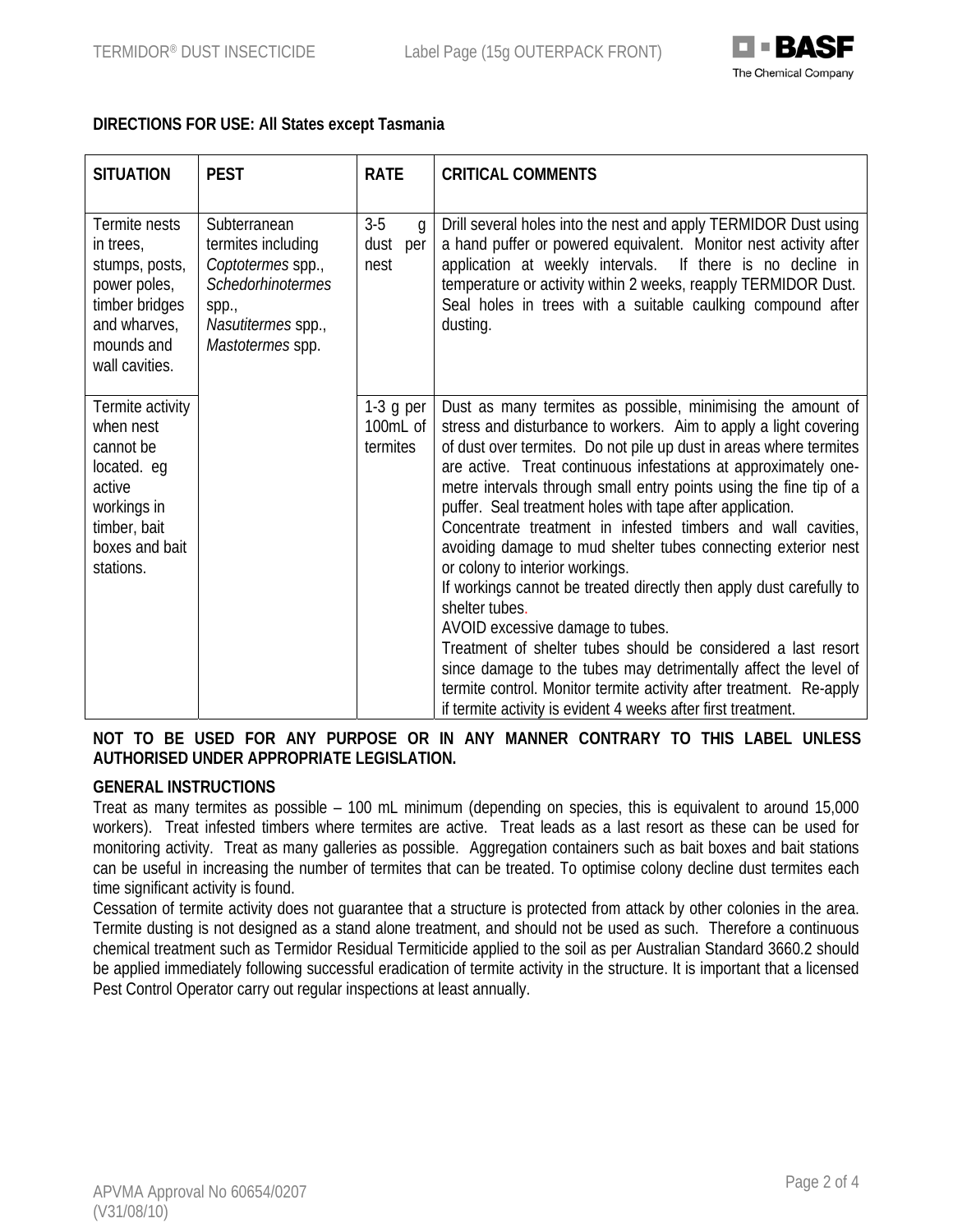

## **PROTECTION OF WILDLIFE, FISH, CRUSTACEANS AND ENVIRONMENT:**

DO NOT contaminate steams, rivers or waterways with the chemical or used containers.

#### **STORAGE AND DISPOSAL**

Store in the closed, original container in a dry, cool well-ventilated area out of direct sunlight. Shake and completely empty contents into dust application equipment. Do not dispose of unused chemicals on-site. Break, crush and bury empty containers in a local authority landfill. If not landfill is available, bury the container below 500mm in a disposal pit specifically marked and set up for this purpose, clear or waterways, desirable vegetation and tree roots. Empty containers and product should not be burnt.

#### **SAFETY DIRECTIONS**

May irritate the eyes, nose and throat. Avoid contact with eyes. Do NOT inhale dust. When opening the container and using the product wear cotton overalls buttoned to the neck and wrist (or equivalent clothing), elbow length PVC gloves and a disposable dust mask. Wash hands after use. After each day's use wash gloves and contaminated clothing.

#### **FIRST AID**

If poisoning occurs contact a doctor or Poisons Information Centre. Phone Australia 131126.

#### **MSDS**

Additional information is listed in the Material Safety Data Sheet.

#### **CONDITIONS OF SALE**

All conditions and warranties rights and remedies implied by law or arising in contract or tort whether due to the negligence of BASF Australia Ltd or otherwise are hereby expressly excluded so far as the same may legally be done provided however that any rights of the Buyer pursuant to non excludable conditions or warranties of the Trade Practices Act 1974 or any relevant legislation of any State are expressly preserved but the liability of BASF Australia Ltd or any intermediate Seller pursuant thereto shall be limited if so permitted by the said legislation to the replacement of the goods sold or the supply of equivalent goods and all liability for indirect or consequential loss or damage of whatsoever nature is expressly excluded. This product must be used or applied strictly in accordance with the instructions appearing hereon. This product is solely sold for use in Australia and must not be exported without the prior written consent of BASF Australia Ltd.

APVMA Approval No.: 60654/15/0207 © BASF, 2007  $<sup>®</sup>$  = Registered trademark of BASF</sup> Product Number: Label Version: V230207 Batch No: Date of Manufacture: Website: www.termidor.com.au Customer Service Hotline: 1800 006 393



The Chemical Company

BASF Australia Ltd ABN 62 008 437 867 Level 12, 28 Freshwater Place Southbank VICTORIA 3006

FOR SPECIALIST ADVICE IN AN EMERGENCY ONLY PHONE 1800 803 440 TOLL FREE-ALL HOURS-AUSTRALIA WIDE.